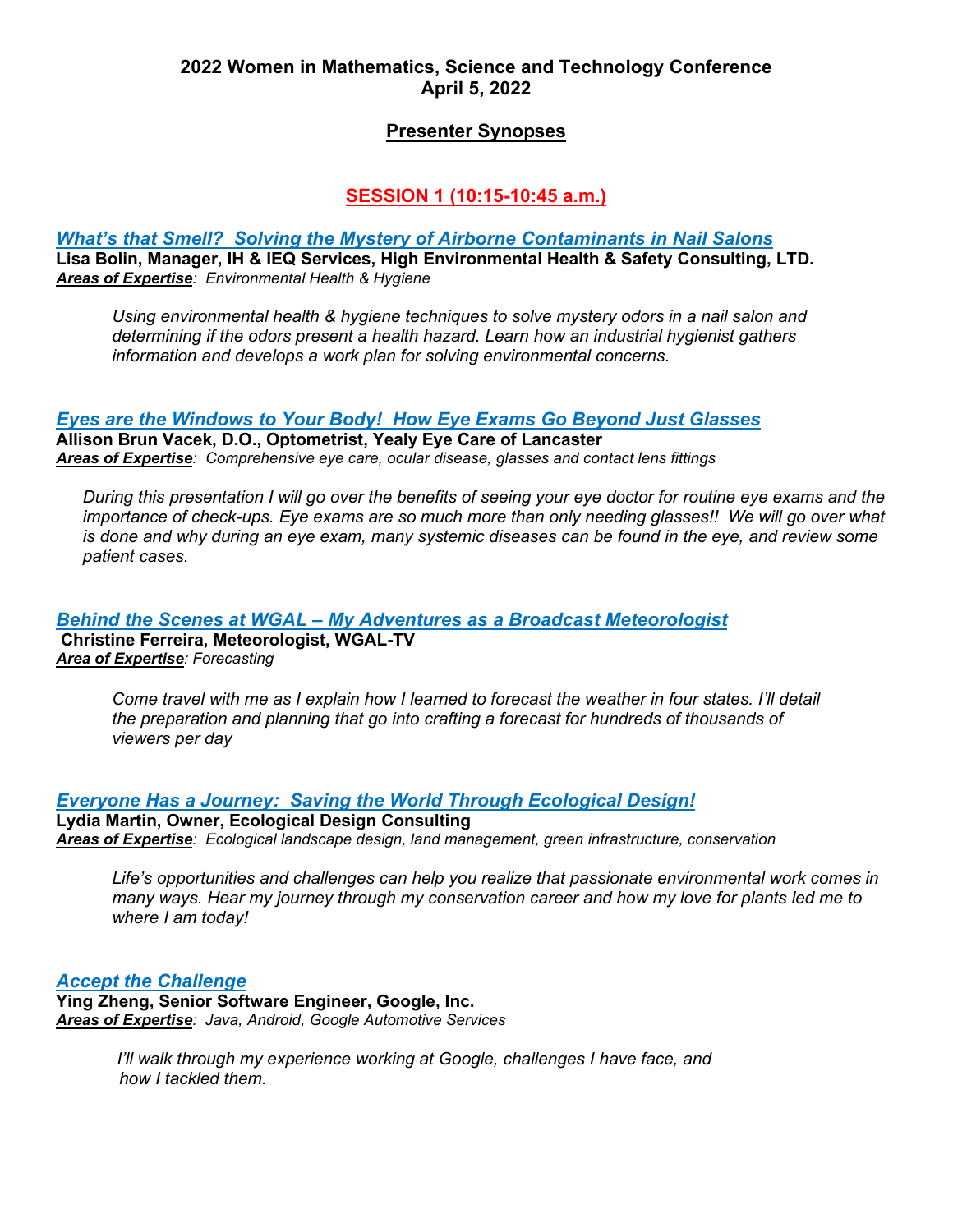# **SESSION 2 (10:55 to 11:25 a.m.)**

### *Geophysics 101: The Earth Science Equivalent of Medical Radiology*

**Felicia Kegel Bechtel, Director of Geophysics, RETTEW Field Services, Inc.**

*Areas of Expertise: Division management, proposal writing, technical review of reports, business development, technical presentations/webinars*

*Know before you dig. Geophysics helps save time, and money, as well as maximize safety and minimize liability, by detecting what's beneath the surface – often before intrusive digging or drilling ever begins. Geophysicists use safe, cost-effective methods and emerging technologies to identify subsurface features (e.g., rock depths, sinkholes, contaminant plumes, buried tanks or drums, burials, and infrastructure (e.g., utilities, building foundations) to help clients use their resources most wisely.*

## *The 21st Century Zoo: Join the Mission to Save the World*

**Donna M. Ialeggio, DVM, Staff Veterinarian, Philadelphia Zoo** *Area of Expertise: Veterinary care of non-domestic species under managed care*

*This presentation will review the many options for becoming a FORCE in real-time and real-impact conservation of non-domestic animals under managed care, in your community, and around the world.*

### *The Strange and Spooky Quantum Nature of Light*

**Amy Lytle, Ph.D., Associate Professor of Physics, Franklin and Marshall College** *Area of Expertise: Experimental Physics*

*Quantum physics is famously strange and has baffled physicists for over 100 years. For many years, most people's understanding was limited to conceptual "thought experiments", since laboratory experiments with single atoms or photons were so difficult. But new technology now allows us to test the quantum behavior of light in a classroom lab. In this session, I'll describe some experiments we have at Franklin & Marshall that allow us to manipulate and observe single photons in action.*

*That's Going to Need More than Just a Band-Aid: Nurse Practitioner Driven Wound Care* **Cayleigh Minter, DNP, CRNP, CWCN-AP, Nurse Practitioner, Assistant Professor of Nursing, Millersville University** *Areas of Expertise: Nursing Education, Wound and Hyperbaric Medicine* 

*I will review my educational and career path as a traditional BSN Nursing student to my Doctorate degree. I will review the basic concepts of nursing and the difference between nurse practitioner's care. I will review the scope of my current practice and talk about what types of things I see in day-to-day work. Attendees will understand the educational pathway that it takes to become a nurse/nurse practitioner.* 

*College Professor: What to do When You're Interested in Everything*

**Erin Moss, Ph.D., Professor of Mathematics, Millersville University** *Area of Expertise: Mathematics Education* 

*Curiosity and an active mind can make choosing a college major difficult, but they are great assets for establishing an interesting and meaningful career. As a professor of mathematics education, I am more than just a teacher—I get to be a writer, a designer, a performer, and an advocate. The diverse experiences I gathered along the way prepared me to take full advantage of the opportunities this career provides to continue learning and exploring new passions.*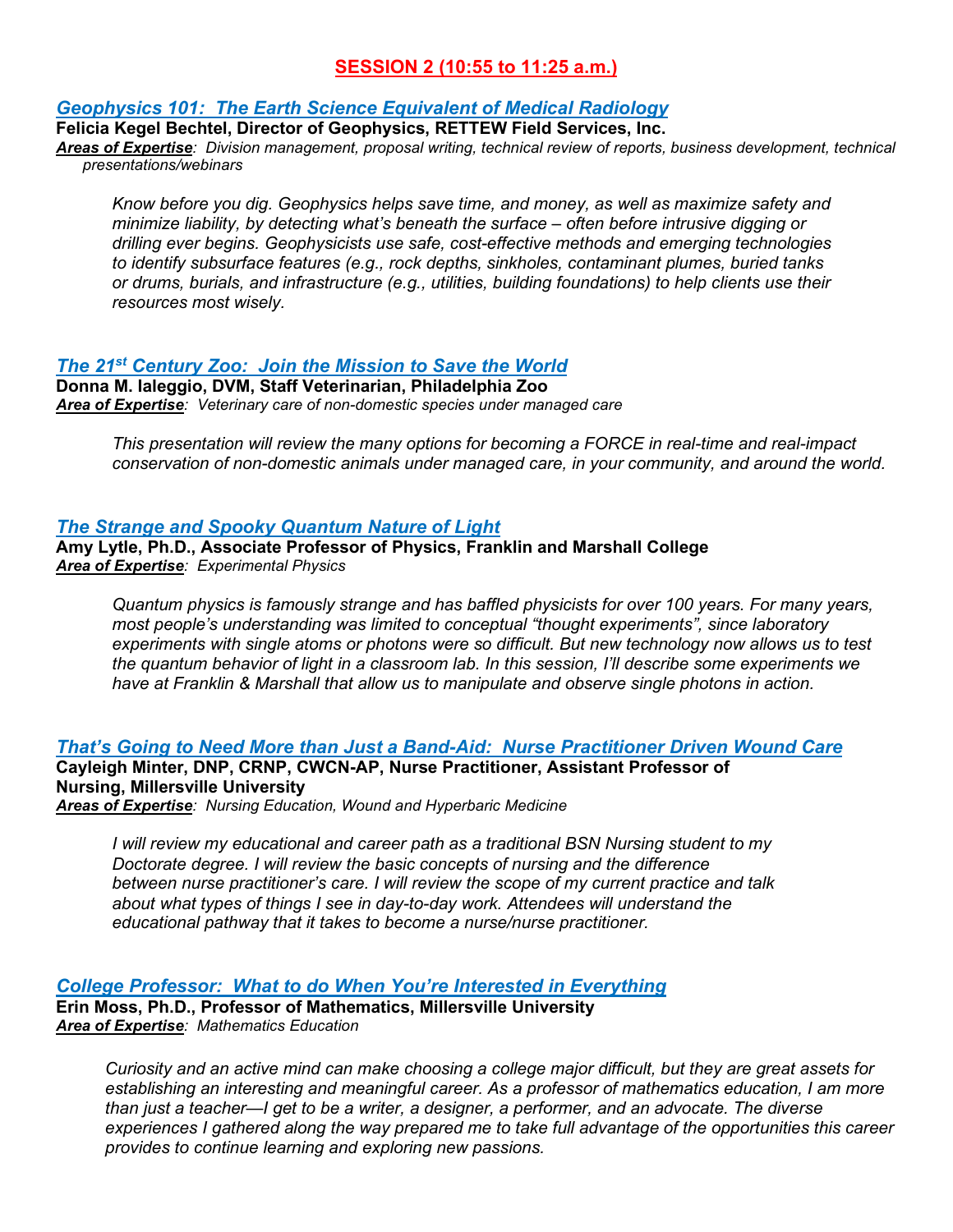# **SESSION 3 (12:40 to 1:10 p.m.)**

### *The Green Revolution of Polymer Chemistry: From Solar Cells to Biodegradable Plastics to Biomimetic Adhesives*

**Kathryn Allen, Ph.D., Assistant Professor of Chemistry, Millersville University** *Area of Expertise: Polymer Chemistry*

*Dr. Allen received her doctorate from Columbia University and did her Post-doc at USC. She is currently teaching polymer chemistry and organic chemistry at Millersville University and has a robust research program in polymer chemistry at MU. This talk will feature the importance of polymers, the value they play in our world, and why students should be interested in them!*

*From Applied Mathematics to App Development – The Many Hats of a Professor*

**Stephanie Blanda, Ph.D., Assistant Professor of Mathematical Sciences, Lebanon Valley College** *Areas of Expertise: Computer and Data Science*

*In my short time as a professor, I've learned that flexibility and a willingness to keep learning is a key to success. Though I graduated with a Ph.D. in Mathematics, I find myself working primarily in the areas of computer and data science. In this presentation, I will share the many twists my academic journey has taken and how being flexible has allowed me to keep trying new things.*

## *Construction Safety – More Than Just Wearing a Hard Hat*

**Stacey Darrohn, Sr. Project Environmental Health &Safety Manager, Turner Construction Company** *Area of Expertise: Construction Safety*

*We will go over the path that most safety professionals take and then what a day looks like in the construction field. We will also discuss the high hazards we see daily and have to plan for.*

## *Engineers are Women, Too!*

**Joan Greenslade, Manager, Testing & Analysis Laboratory, Armstrong World Industries** *Areas of Expertise: People management, problem solving, data analysis, applied acoustics, acoustical ceiling tile manufacturing* 

*Why choose engineering as a profession? Perception vs. reality. Tackling the social myths about Engineers.*

## *A Successful Adulthood Starts with a Healthy Childhood – You Can be a Part of That!*

**Vinitha Moopen, M.D., Pediatrician, WellSpan Rothsville Family and Pediatric Medicine** *Area of Expertise: Pediatrics*

*I would like to give the attendees a look into the world of pediatrics, the best job in the world. We will be talking about the educational process needed to get here and what a typical pediatric practice looks like.*